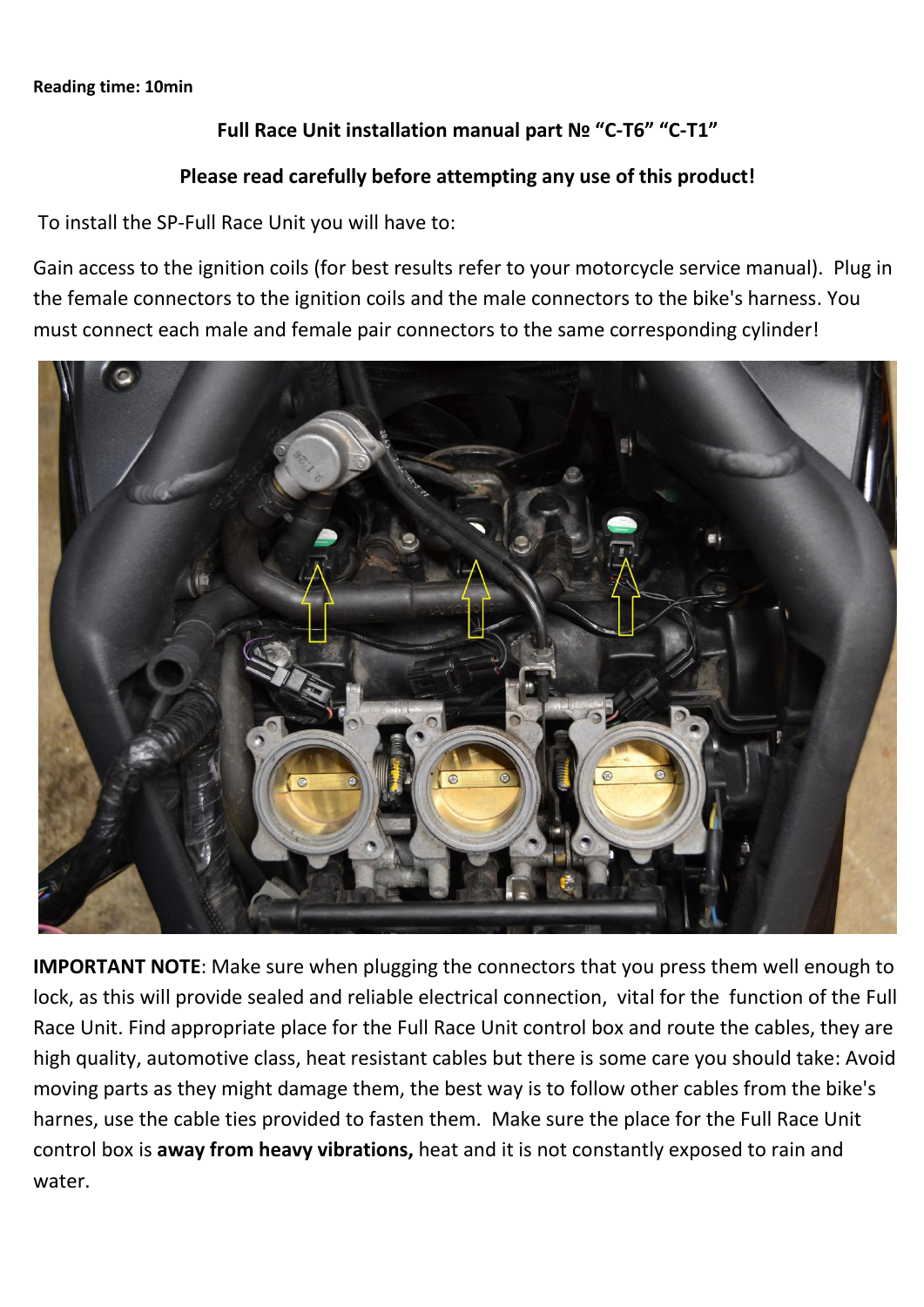

**NOTE**: The Full Race Unit connects direcly to the ignition coils, if you use another product(s) for altering or modifying the ignition coil signals (that needs to be connected to the ignition coils as well) you need to connect the Full Race Unit control box first in line to the ignition coils**.**

#### **For non ABS equipped models**

Connect the Posi-Tap connector to the ECU speed sensor signal. The speed sensor signal is on the ECU black connector Pink with Yellow stripe wire as pictured.

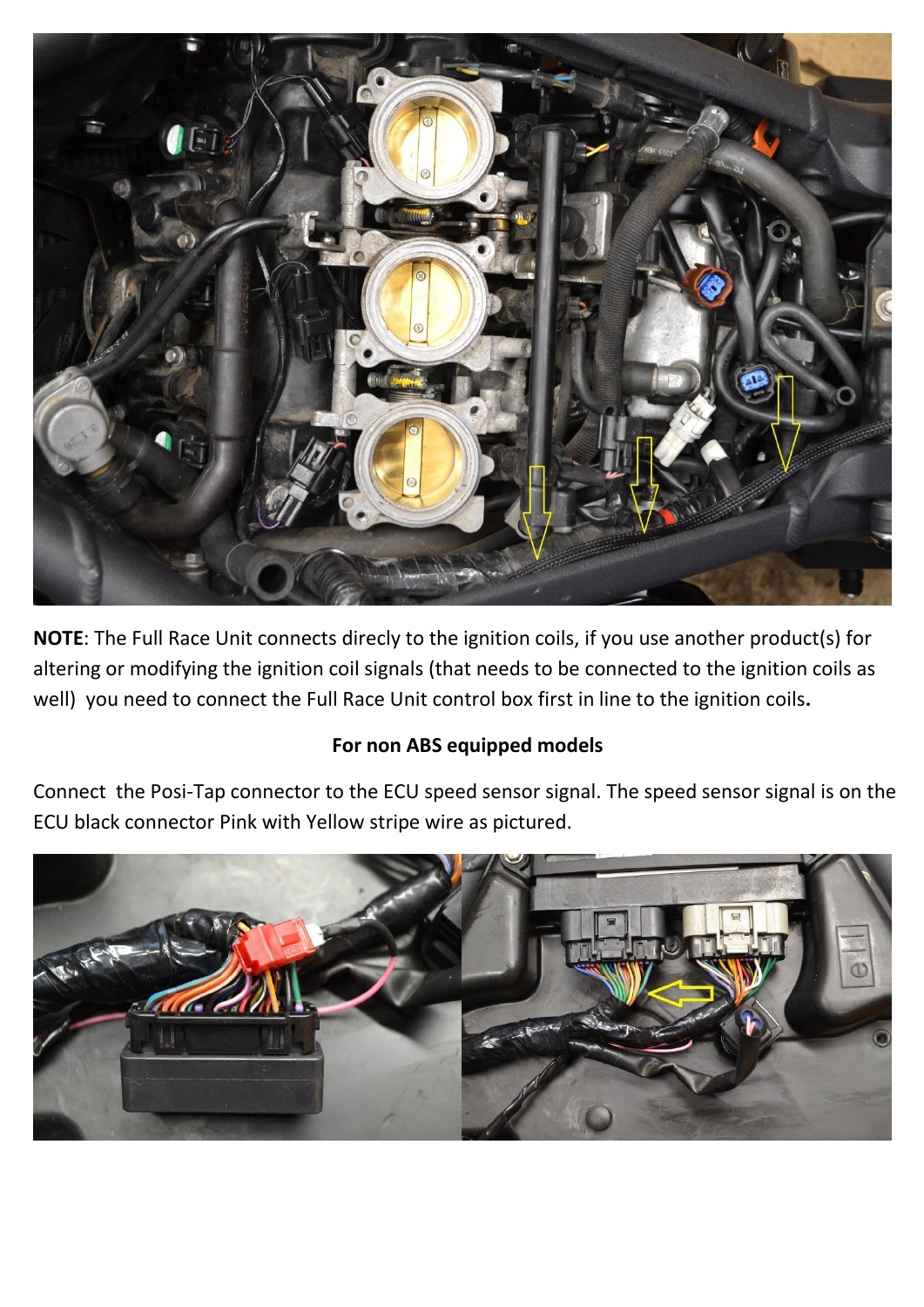#### **For ABS equipped models:**

Connect the Posi-Tap connector to the rear wheel rotation sensor signal wire. The connector is located under the riders.



### **Posi-Tap connector installation guide:**

- 1. Do not strip run wire.
- 2. Unscrew the big end cap counter-clockwise
- 3. Insert the run wire in the big end cap slot.
- 4. Screw the big end cap to pierce and provide signal.

The Full Race Unit will require negative (ground) connection to power up, connect the single black wire to the battery NEGATIVE **(-)** lead!

# **IMPORTANT NOTE: You must never run or even crank the engine with the control box connected to the ignition coils without the single black wire being connected to the battery negative lead, this will damage the control box!**

1. Remove your original shift rod and install SP-Shift Sensor with the fitting rod(s) provided to its place. Route the wire to the Full Race Unit control box and plug it in. When installing the sensor, make sure all counter nuts are locked and the sensor wire is not under tension when pressing the gear lever all the way up and down. The rod and sensor internal threads are made DUAL THREADS (left and right hand at the same time) which makes fitting universal.

**NOTE**: The gearbox pivot arm must extend to 90 degrees with the shift rod in order to receive equal force in both directions, if not set corectly, the gearbox may not react accordingly and miss gears when using the quickshifter!

**NOTE**: The gearbox pivot arm must extend to 90 degrees with the shift rod in order to receive equal force in both directions, if not set corectly, the gearbox may not react accordingly and miss gears when using the quickshifter!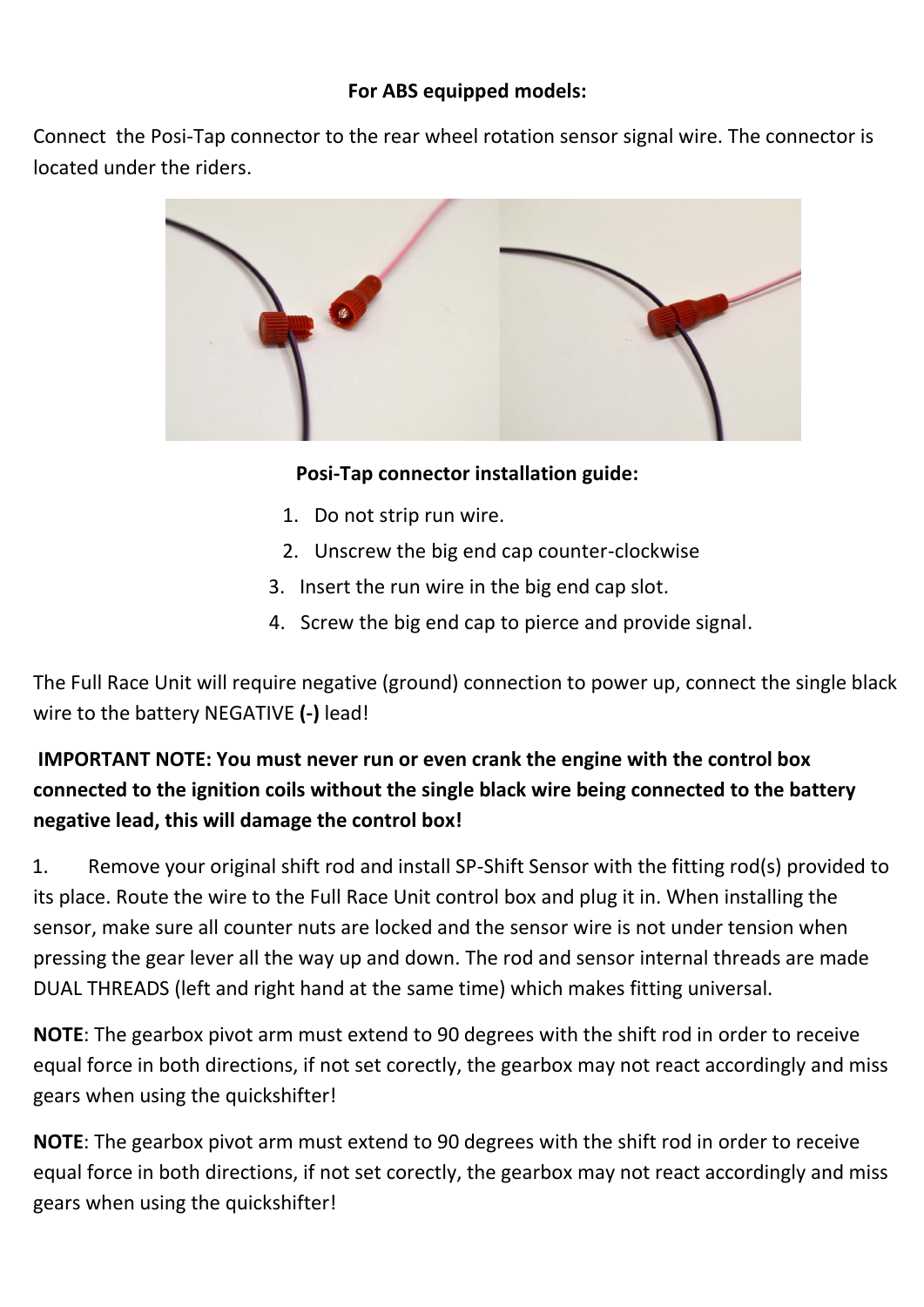After this is done, turn the ignition key ON, make sure the engine kill switch is in RUN position and the gearbox is in neutral, at this time the Full Race control box must power up and enter normal operation displaying SP flashing.

NOTE: You **MUST** set the corresponding speed signal bit for use with the correct model. For NON ABS models you must set the speed signal bit to 0 and for ABS equipped models you must set the speed signal bit to 1.

**Setting the speed signal bit**: With everything connected press and hold the control box LB(Left Button) then power the control box, at this time count down timer from 3 will display, hold the button until 0, now using the RB(Right Button) set the corresponding bit for use with the particular model. To exit the setting mode power down the control box.

After this is done, turn the ignition key ON, make sure the engine kill switch is in RUN position and the gearbox is in neutral, at this time the Full Race control box must power up and enter normal operation displaying SP flashing.

# **Perform vehicle speed signal test before using or setting anything!**

**Speed signal test:** Lift the rear wheel on a paddock stand, with everything connected power up the control box by turning the ignition key on (engine kill switch must be in RUN position, engine must not be running). Now rotate the rear wheel by hand, the control box display must flicker the lights to indicate it can read the vehicle speed signal.

# **BEFORE USING THE QUICKSHIFTER YOU MUST ENSURE THE CORRECT SENSOR MOTION FOR YOUR SHIFT SETUP IS SELECTED, PLEASE REFER TO THE FOLLOWING TABLE - OPTION SS**

## **[Full Race Unit C-type control box setup video link](https://www.youtube.com/watch?v=F7cZbhF6Eu0)**

**- To enter setting mode:** Press and hold LB and RB together then power up the control box by turning the ignition key on, hold down the buttons for 3 seconds until the countdown timer elapses.

- **- To cycle through the main parameters press LB**
- **- To enter a particular parameter press RB**
- **- To exit one level up in the menu press and hold LB for 3 seconds.**
- **- To exit the setting mode power down the control.**

#### **The following is a menu table for adjusting the control box parameters**

| Parametar | <b>Description</b>        | <b>Value</b> |  |  |  |
|-----------|---------------------------|--------------|--|--|--|
| <b>St</b> | Adjust the engine         |              |  |  |  |
|           | interrupt time for        | 50ms - 95ms  |  |  |  |
|           | shifting gears            |              |  |  |  |
|           | $UP(1-2-3-4-5-6)$         |              |  |  |  |
| <b>SS</b> | Sets the shift sensor     | $PH = PUSH$  |  |  |  |
|           | motion for shifting gears | $PL = PULL$  |  |  |  |
|           | $UP(1-2-3-4-5-6)$         |              |  |  |  |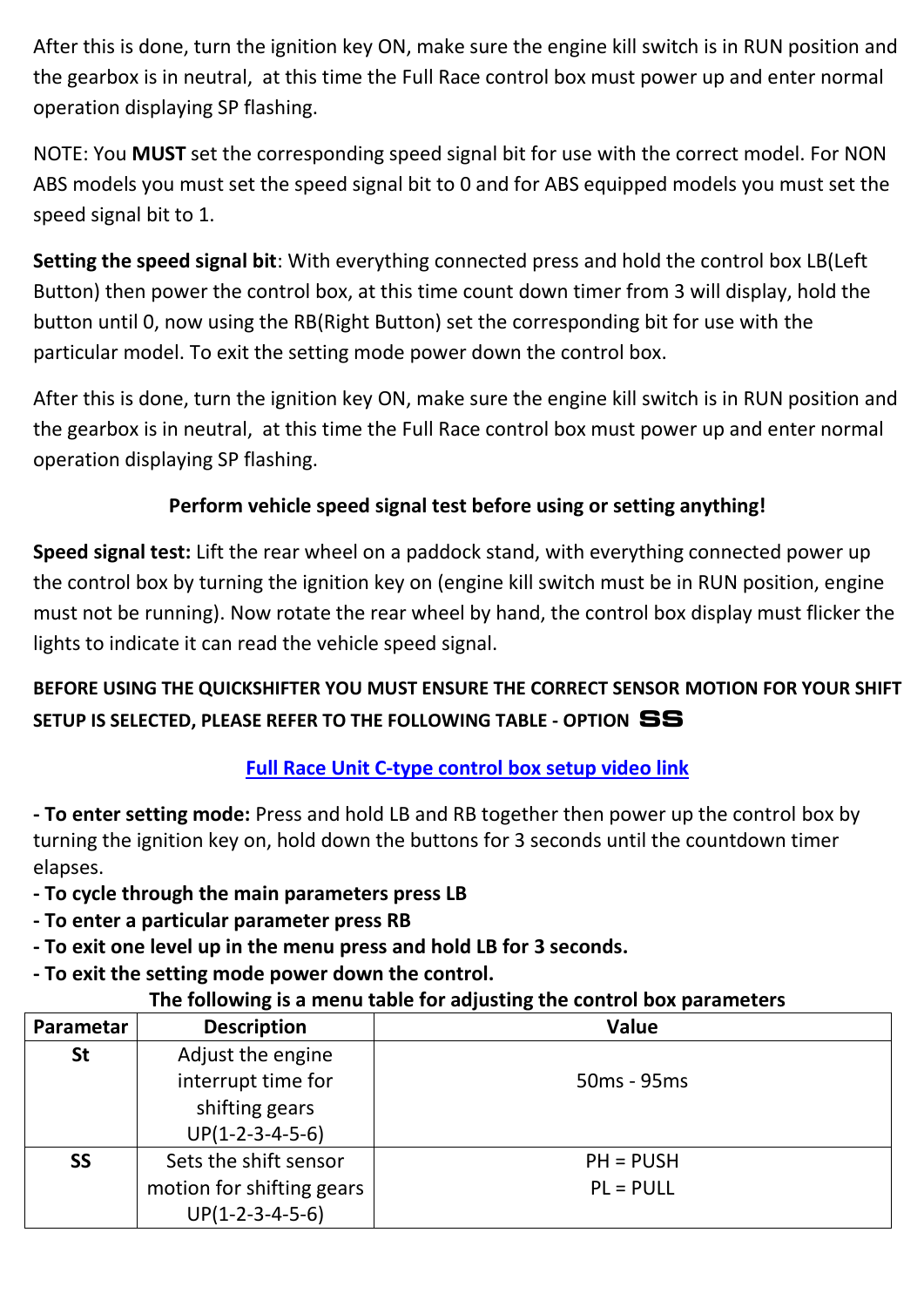| Ad        | Sets the Launch Control<br>and Pit Limiter RPM<br>limits                                   | When LC displays engage<br>on 1st gear accelerate the<br>engine to the desired RPM<br>and press RB once to set<br>the limit LC flashes 5 times<br>to indicate settings are<br>accepted |  | When PL displays engage<br>on 1st gear accelerate the<br>engine to the desired<br>speed and press RB once<br>to set the limit PL flashes<br>5 times to indicate<br>settings are accepted |                              |
|-----------|--------------------------------------------------------------------------------------------|----------------------------------------------------------------------------------------------------------------------------------------------------------------------------------------|--|------------------------------------------------------------------------------------------------------------------------------------------------------------------------------------------|------------------------------|
| <b>US</b> | Controlling the ultra-<br>smooth shift feature for<br>shifting gears<br>$UP(1-2-3-4-5-6)$  | U1 - ultra smooth feature is<br>enabled                                                                                                                                                |  | U0 - ultra smooth feature<br>is disabled                                                                                                                                                 |                              |
| Ar        | Sets the Launch Control<br>RPM range when<br>reaching the pre-set<br><b>RPM</b> limit      | r1<br>3 combustion<br>cycles                                                                                                                                                           |  | r2<br>6 combustion<br>cycles                                                                                                                                                             | r3<br>9 combustion<br>cycles |
| <b>SC</b> | Shift sensor sensitivity<br>control adjustable in 5<br>RPM ranges and 3 levels<br>of force | $1 = 3000 - 5000$ RPM<br>$2 = 5000 - 7000$ RPM<br>$3 = 7000 - 9000$ RPM<br>$4 = 9000 - 11000$ RPM<br>$5 = above 11000$ RPM                                                             |  | $A = low force$<br>$b = medium force$<br>$c = high force$                                                                                                                                |                              |

# **The following is shift sensor calibration procedure. Perform only if you are replacing a new shift sensor or you have reset the control box to factory settings.**

1. Unplug the shift sensor from the Full Race control box.

2. Power up the Full Race control box by turning the ignition key on and engine kill switch in RUN position.

3. Plug in the shift sensor to the Full Race control box.

4. Ph displays now compress the shift sensor all the way until solid at once without backing off! Release the shift sensor to normal position and the control box displays a number from 55 to 59 is normal operating value if different repeat the procedure from the beginning.

5. Pl displays now extent the shift sensor all the way until solid at once without backing off! Release the shift sensor in normal position and the control box displays a number from 34 to 38 is normal operating value if different repeat the procedure from the beginning.

# **Activating sequence for the Launch Control:**

- The vehicle speed must be 0km (rear wheel standing still).

- The engine RPM must drop at idle for at least 1,5seconds.

- The engine RPM must raise to the pre-set Launch Control RPM limit (twist the throttle here).

# **What is the (Ultra Smooth) shift feature:**

This option will restore the power on the next gear when using the quickshifter by firing sequential cylinders allowing smooth transition between gears, particularly suitable for cruise and city riding.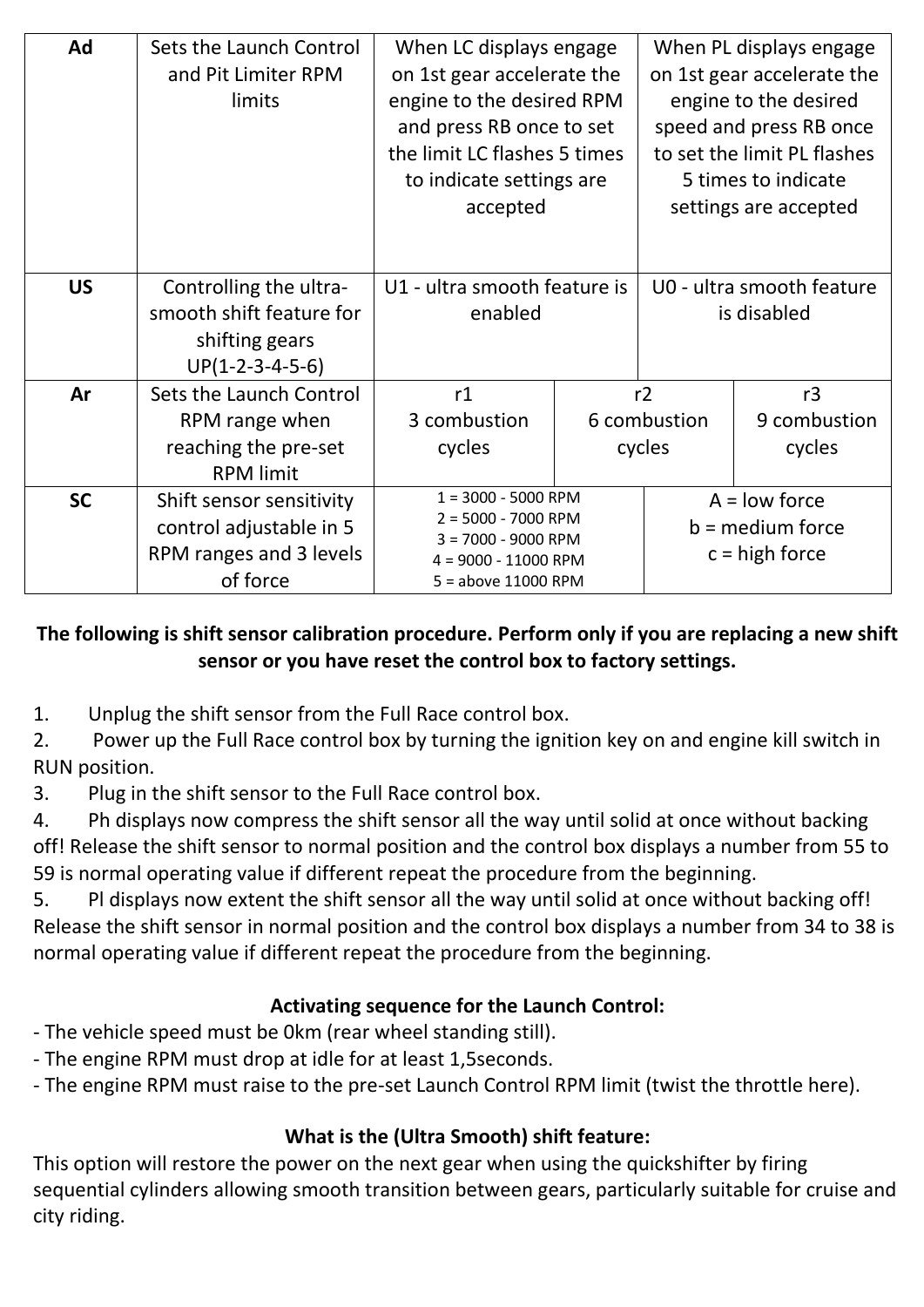### **What is the (Ar) launch control option:**

This option defines the active range of the launch control RPM limit, for example if the launch control is set to 7000RPM this option will define how many combustion cycles are allowed when the limit is reached and therefore allowing smaller or greater limit to which the engine RPM are restricted by the launch control.

# **What is the (SC) shift sensor sensitivity control**:

This option allows you to adjust the force required by the shift sensor to initiate a shift depending on engine RPM. You can adjust 3 levels of force (A = Low, b = Med, c = High) depending on 5 RPM ranges respectively:  $1 = (3k \text{ to } 5k)$ ;  $2 = (5k \text{ to } 7k)$ ;  $3 = (7k \text{ to } 9k)$ ;  $4 = (9k \text{ to } 11k)$ ;  $5 = (11k \text{ to } red$ line). This option has been pre-set from factory we recommend to test ride before changing the parameters.

### **Force reset of the control box**

With everything connected turn the ignition key on with the engine kill switch in RUN position, the engine must not be running then press and hold the shift lever in the direction of upshifting all the way in – at this point the control box will display a counter starting from 1 hold the shift lever until "rt" starts flashing, module is now reset to the factory pre-set values, refer to the above table.

# **Tips on adjusting your Quickshifter!**

The Full Race Unit arrives with best overall setting to your motorcycle make and model. We strongly recommend you to test ride it before changing the St settings. Use the following as a general guide when adjusting your Quickshifter:

If when using the Quickshifter the gearbox seems to push back the shift lever, the shift feels rough and you have experienced missed gears - this means that the gearbox needs more time to react – increase the St shift time.

If when using the Quickshfiter the motorcycle front dives for too long and the shift seems slow this means that you have to lower the shift time – decrease the St shift time. Best results for most motorcycles are achieved with the following time settings - (60ms-70ms)**.** 

The Quickshifter has a threshold RPM which means that the engine speed must exceed the minimum threshold in order to activate the Quickshifter function. The factory setting are over 3000RPM and this is not adjustable.

If for some reason you're experiencing difficulties adjusting your Shift Power product, you think it is not functioning as expected or you would like to share your opinion please feel free to contact us to support you with a professional help.

## **Web: [https://www.shiftpower.co.uk](https://www.shiftpower.co.uk/) Email: [info@ShiftPower.co.uk](mailto:info@ShiftPower.co.uk)**

This product is covered by one year warranty against malfunctions from the original date of purchase under the following conditions – [link click here.](https://shiftpower.co.uk/terms)

## **Warranty disclaimer:**

Shift Power Ltd shall not under any circumstances, be liable for any special, incidental or consequential damaged including, person, party or property, but not limited to, damage loss of cost of purchased or replacement goods or service, claims of customers of the purchaser, which may arise and/or result from sale or use of these parts. Installation of these parts could adversely affect the engine manufacturer warranty coverage.